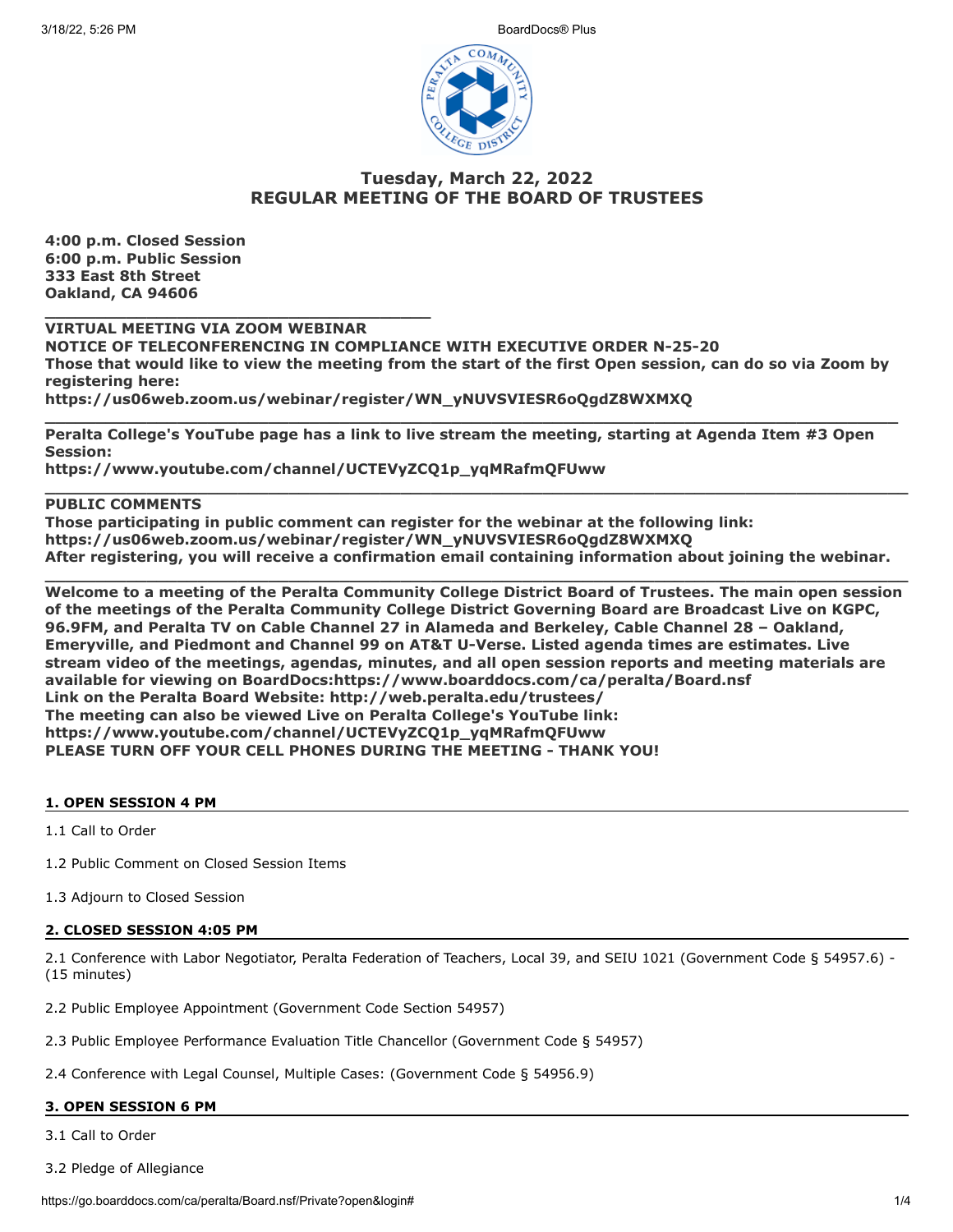3.3 Roll Call

3.4 Affirmation of the Statement of Cooperation

3.5 Report of Action Taken in Closed Session

3.6 Approval of the Agenda

3.7 Approval of the Minutes

3.8 Associated Student Government Reports (5 minutes)

3.9 Peralta Classified Senate Report (5 minutes)

3.10 District Academic Senate Report (5 minutes)

3.11 Public Communication (up to 45 minutes)

3.12 Chancellor's Reports (15 minutes)

#### **4. PUBLIC HEARING**

4.1 PUBLIC HEARING of the Peralta Federation of Teachers (PFT)'s Initial Proposal for Collective Bargaining Agreement with the Peralta Community College District for 2022 Labor Negotiations. Presenter: Acting Vice Chancellor Dr. Ronald McKinley (15 minutes)

#### **5. PRESENTATION**

5.1 Sunshining Labor Contracts. Presenter: Director of Employee Relations & Diversity Programs, Andrea Epps & Acting Vice Chancellor Dr. Ronald McKinley

5.2 2021-22 Annual District Audit Report. Presented by: David Robydek, CLA (CiftonLarsonAllen LLP)

5.3 Other Post Employment Benefit ("OPEB") Bonds Payment Plan Update. Presenters: Vincent McCarley & David Olson, Bond Municipal Advisors (Backstrom McCarley Berry & Co) (15 minutes)

### **6. CONSENT CALENDAR - CHANCELLOR'S OFFICE**

6.1 Approval of All Consent Items

6.2 Consider Approval of the Updated Board Meeting Planning Calendar for 2022. Presenter: Interim Chancellor Dr. Jannett **Jackson** 

6.3 Consider Approval of Out of State and International Travel. Presenter: Interim Chancellor Dr. Jannett N. Jackson

### **7. CONSENT CALENDAR - ACADEMIC AFFAIRS**

7.1 Consider Approval of the Independent Contractor/Consultant Service Contract (ICC) Between College of Alameda and Cranium Café DBA ConexED in the Amount not to Exceed \$40,000 to Automate Submissions of Common Applications and Student Mutual Responsibility Contract for the EOPS/CARE/CALWORKS and Next Up Programs. Presenter: President Nathaniel Jones III.

7.2 Consider Approval of an Extension and Augmentation for an Independent Contractor Agreement with Innova Management Services to Provide Project Management & Outreach for Laney CTE Programs in the Amount not to Exceed \$80,835.00. Presenter: President Rudy Besikof

7.3 Consider approval of the BACCC Grant Award Notification in the amount of \$650,000.00 to Merritt College. Presenter: President Dr. David M. Johnson

7.4 Consider Approval of Course and Program Additions, Deactivations and Changes. Presenter: Interim Deputy Chancellor, Dr. Droker

### **8. CONSENT CALENDAR - FACILITIES**

8.1 Consider Approval of an Independent Consultant Agreement for Professional Services for Commissioning Services with 3QC, Inc. for the Berkeley City College–Milvia Street Expansion Project in the Amount of \$179,940.00 Plus a District Contingency of 10% in the Amount of \$17,994.00 for a Total Approval of \$197,934.00. Presenter: Interim Vice Chancellor Atheria Smith

8.2 Consider Approval of Amendment No. 3 to Agreement for Architectural Services with Noll & Tam Architects to Update the Schedule of Services with the Inclusion of a Timeline for the Provision of Construction Administrative Services and Allow for the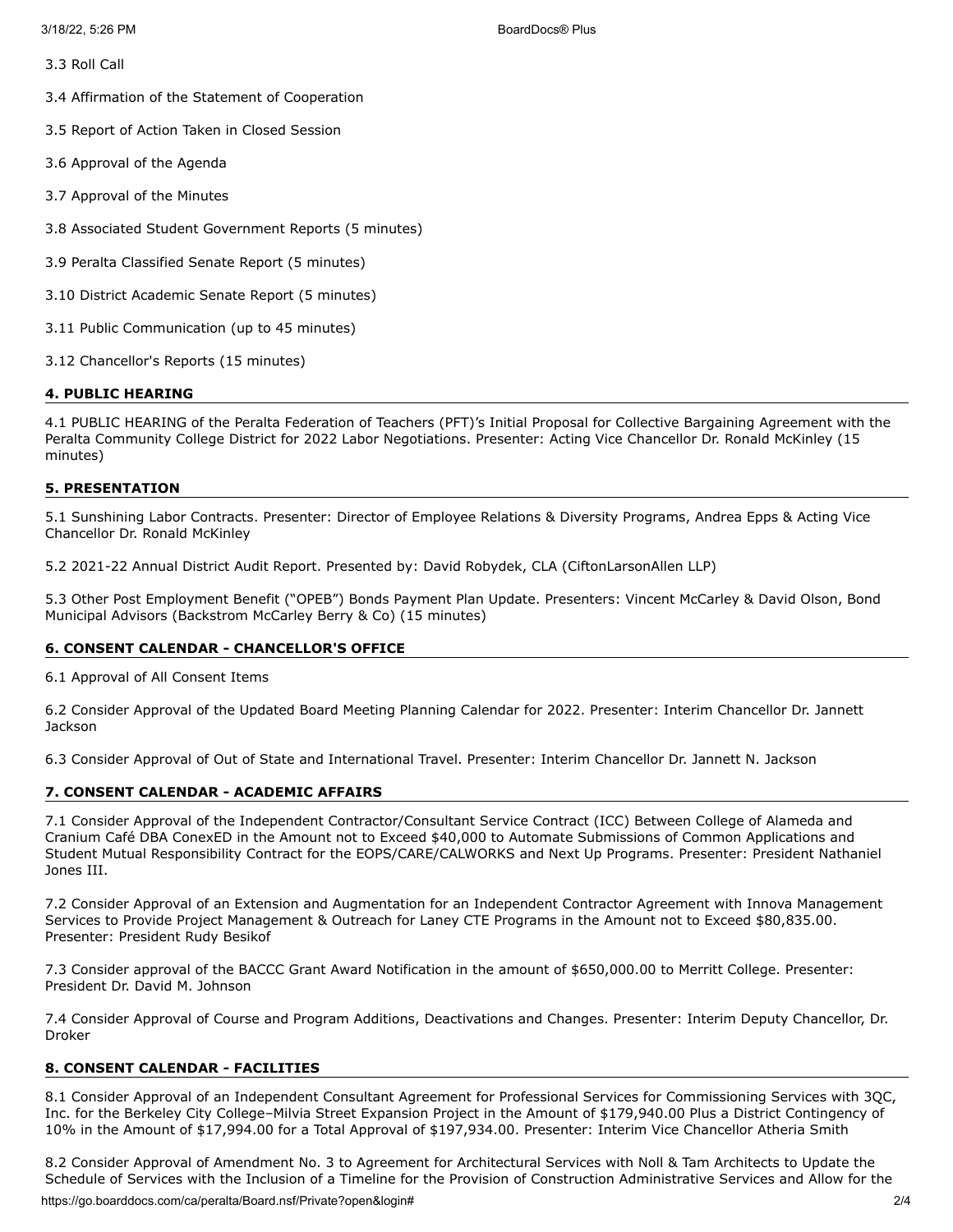#### 3/18/22, 5:26 PM BoardDocs® Plus

Provision of Additional Services Required to Redesign the Greenhouse Sprinkler System for the New Landscape Horticulture Complex Project at Merritt College with a Commensurate Increase to the Fee for Services Rendered by \$19,290.00. Presenter: Interim Vice Chancellor Atheria Smith

8.3 Consider Approval of an Independent Consultant Agreement for Professional Engineering and Architectural Design Services with Interface Engineering Inc., in the amount of \$161,000.00 for the provision of design services for the Replacement of the Merritt College campus Secondary Power Sub-Station C with Emergency Back-Up Power project. Presenter: Interim Vice Chancellor Atheria Smith

8.4 Consider Approval of an Independent Consultant Agreement for Professional Engineering and Architectural Services with Interface Engineering in the Amount of \$255,820.00 for the Provision of the Merritt Community College Infrastructure Assessment and Design Services. Presenter: Interim Vice Chancellor Atheria Smith

8.5 Consider Approval of Amendment No. 2 to Agreement for Architectural Services with ELS Architects for the Provision of Fire Water Testing Services for the Laney College Theater Modernization Project and a Commensurate Increase to the Fee for Services Rendered by \$1,500.00. Presenter: Interim Vice Chancellor Atheria Smith

8.6 Consider Approval of Amendment to Incorporating Joint Powers Authority OMNIA Partners Contract for Roofing and Waterproofing Materials and Services with Garland/DBS, Inc. in the Amount of \$34,719.00 for the Provision of Roofing Services at College of Alameda. Presenter: Interim Vice Chancellor Smith

#### **9. CONSENT CALENDAR - FINANCE**

9.1 Consider Review of Purchase Order Report for the period covering from February 1, 2022 through February 28, 2022. Presenter: Interim Vice Chancellor Adil Ahmed

9.2 Consider Review of Budget Transfer Report for the period covering from February 1, 2022 through February 28, 2022. Presenter: Interim Vice Chancellor Adil Ahmed

9.3 Consider Review of the Warrant/Payment Report for the period covering February 1, 2022 through February 28, 2022. Presenter: Interim Vice Chancellor Adil Ahmed

9.4 Review the Actuarial Reports of Retiree Health Liabilities Under GASB 74/75 for Fiscal Year-End June 30, 2021 from Total Compensation Systems, Inc. Presenter: Interim Vice Chancellor Adil Ahmed

#### **10. CONSENT CALENDAR - HUMAN RESOURCES**

10.1 Consider Approval of Classified Personnel Items. Presenter: Interim Vice Chancellor Ronald McKinley

10.2 Consider Approval of Management Personnel Items. Presenter: Interim Vice Chancellor Ronald McKinley

#### **11. ACTION ITEMS**

11.1 Consider Approval of Resolution 21/22-63 in Support of the People of Ukraine. Presenter: Board President Cindi Napoli-Abella Reiss

11.2 Consider Re-Adoption of Resolution No. 21/22-51 for District Brown Act-Covered Legislative Bodies to Continue Conducting Meetings Via Teleconference Per California Government Code Section 54953 (or "Assembly Bill 361") Resolution No. 21/22-51. Presenter: Interim Chancellor Jackson

11.3 Consider Approval of Resolution # 21/22-62 Ratifying Year 2 of an Agreement Incorporating Piggyback Contract for the Career America, LLC dba Ocelot for the College of Alameda's Purchase of the Ocelot Chatbot for Enrollment Management. Presenter: President Nathaniel Jones III.

11.4 2021-22 Annual District Audit Report. Presented by: Interim Chancellor Jannett Jackson

11.5 Consider Appointment of Member to the Parcel Tax Measure Oversight Committee. Presenter: Dr. Jannett Jackson, Interim Chancellor

11.6 Consider Approval of the List of Firms Prequalified to Provide Surveying Services Districtwide. Presenter: Interim Vice Chancellor Atheria Smith

# **12. REPORTS**

12.1 Board of Trustees' Reports (20 minutes)

### **13. ANNOUNCEMENTS**

### **14. ADJOURNMENT**